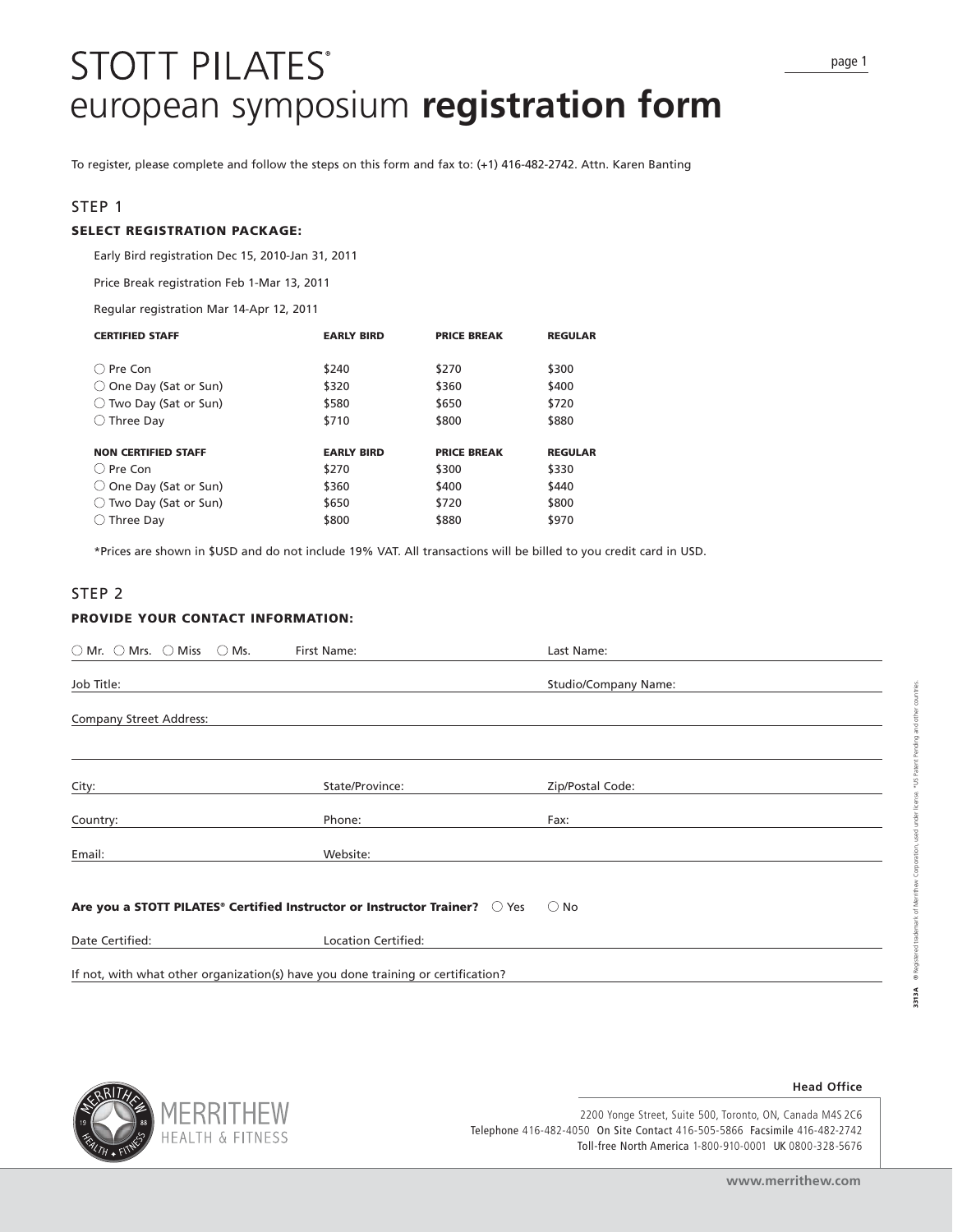# **STOTT PILATES®** european symposium **registration form** (cont'd)

# STEP 3

### **CHOOSE WORKSHOPS† :**

Please choose workshops for the days you are registered. NOTE: Space is limited, if your first choice is unavailable, you will be placed in the other session during that time.

| Friday          | <b>Matwork Room</b>                                                                | <b>Reformer Room</b>                                                  | <b>Lecture/Demo Room</b>                                                                                   |
|-----------------|------------------------------------------------------------------------------------|-----------------------------------------------------------------------|------------------------------------------------------------------------------------------------------------|
| $1:30-8$ pm     | ○ Mat-Plus <sup>TM</sup>                                                           |                                                                       | $\bigcirc$ Anatomy Review                                                                                  |
| <b>Saturday</b> | <b>Matwork Room</b>                                                                | <b>Reformer Room</b>                                                  | <b>Lecture/Demo Room</b>                                                                                   |
| 8-10am          | $\bigcirc$ Golf Conditioning on the Mat<br>Level 2 (Formerly Pilates on the Green) | $\bigcirc$ Prenatal Pilates on the<br>V2 Max Plus Reformer            | $\bigcirc$ Programming for<br>Osteoporosis Management                                                      |
| 10:30am-12:30pm | $\bigcirc$ Pilates for Men                                                         | $\bigcirc$ NEW! Jumpboard Strength<br>& Conditioning                  | ◯ The Shoulder Girdle:<br><b>Stability &amp; Function</b>                                                  |
| 12:30-1pm       | $\bigcirc$ General Session                                                         |                                                                       |                                                                                                            |
| $1-2pm$         | LUNCH**                                                                            | LUNCH**                                                               | LUNCH**                                                                                                    |
| $2-4pm$         | $\bigcirc$ NEW! Functional Training<br>with the Fitness Circle                     | ○ Reformer Workout for Men                                            | $\bigcirc$ Ready Set Marketing your<br>Pilates program                                                     |
| 4:30-6:30pm     | ◯ Post-Natal Pilates                                                               | $\bigcirc$ Jumpboard Interval Training<br>Level 1 on the Cardio Tramp | $\bigcirc$ Cueing & Modifications on the<br>Reformer for an Essential Level<br>Client with Postural Issues |
| Sunday          | <b>Matwork Room</b>                                                                | <b>Reformer Room</b>                                                  | <b>Lecture/Demo Room</b>                                                                                   |
| 8-10am          | $\bigcirc$ Athletic Conditioning on<br>the Stability Cushions                      | ○ NEW! Reformer<br>with props                                         | $\bigcirc$ Programming for<br><b>Scoliosis Management</b>                                                  |
| 10:30am-12:30pm | $\bigcirc$ NEW! Exploring the<br><b>Arc Barrel</b>                                 | ◯ Athletic Conditioning<br>on the Cardio-Tramp™                       | ◯ The Knee:<br><b>Stability &amp; Function</b>                                                             |
| 12:30-1:30pm    | LUNCH**                                                                            | <b>LUNCH**</b>                                                        | <b>LUNCH**</b>                                                                                             |
| 1:30-3:30pm     | $\bigcirc$ Essential Matwork on<br><b>Stability Cushions</b>                       | ○ Intermediate Reformer on<br>the V2 Max Plus Reformer                | O Postural Analysis Review                                                                                 |
| $4-6pm$         | $\bigcirc$ Intense Sculpting Challenge                                             | ○ Advanced Reformer                                                   | $\bigcirc$ Stabilization Principles                                                                        |

† All Workshops will be presented in English only. \*\* On your own / free time

**Specialty tracks** ○ Athletic Conditioning ○ Golf Conditioning ○ Post-Rehabilitation ○ Active for Life ○ Pre and Post Natal

# STEP 4

# **REGISTRANT SURVEY:**

#### **Check all options that apply:**

 $\bigcirc$  I would like to receive programming updates and/or product info  $\hspace{1cm} \bigcirc$  I would like to receive the STOTT PILATES e-newsletter  $\circ$  I would enjoy more information about STOTT PILATES certification  $\circ$  I have previously attended a STOTT PILATES event How did you learn about this event?  $\bigcirc$  Email  $\bigcirc$  Website  $\bigcirc$  Publication  $\bigcirc$  Other Industry Event



2200 Yonge Street, Suite 500, Toronto, ON, Canada M4S 2C6 Telephone 416-482-4050 On Site Contact 416-505-5866 Facsimile 416-482-2742 Toll-free North America 1-800-910-0001 UK 0800-328-5676